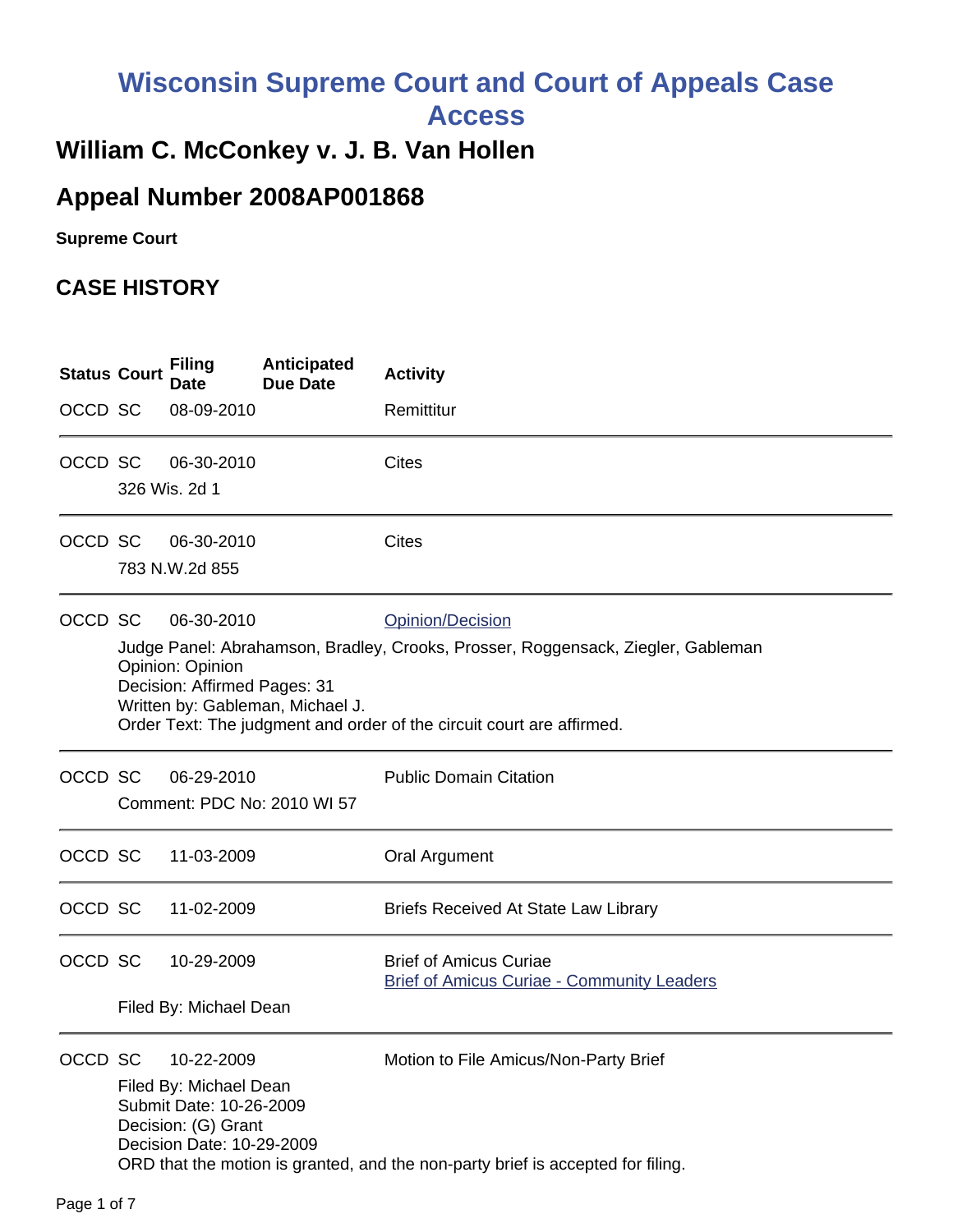Motion Response Filed By: Lester Pines Submit Date: 10-28-2009

| OCCD SC |                                                                                                                                                                                                                                                                                       | 10-06-2009                              | <b>Briefs Received At State Law Library</b>                                                                                   |  |
|---------|---------------------------------------------------------------------------------------------------------------------------------------------------------------------------------------------------------------------------------------------------------------------------------------|-----------------------------------------|-------------------------------------------------------------------------------------------------------------------------------|--|
| OCCD SC |                                                                                                                                                                                                                                                                                       | 10-01-2009                              | Certificate of Filing by Mail                                                                                                 |  |
| OCCD SC |                                                                                                                                                                                                                                                                                       | 09-30-2009                              | <b>Brief of Amicus Curiae</b><br>Brief of Amicus Curiae - League of Women Voters of Wisconsin<br><b>Education Fund</b>        |  |
|         |                                                                                                                                                                                                                                                                                       | Filed By: Sara Dill                     |                                                                                                                               |  |
| OCCD SC |                                                                                                                                                                                                                                                                                       | 09-15-2009                              | <b>Briefs Received At State Law Library</b>                                                                                   |  |
| OCCD SC | 09-11-2009<br>Motion to File Amicus/Non-Party Brief<br>Filed By: (O'Neill, Matthew)<br>Submit Date: 9-14-2009<br>Decision: (G) Grant<br>Decision Date: 9-16-2009<br>ORD that the motion is granted. Twenty-two copies of the brief shall be filed on or before September 30,<br>2009. |                                         |                                                                                                                               |  |
| OCCD SC |                                                                                                                                                                                                                                                                                       | 09-11-2009                              | <b>Attorney Change</b>                                                                                                        |  |
| OCCD SC |                                                                                                                                                                                                                                                                                       | 09-11-2009<br>Filed By: Raymond Taffora | <b>Other Brief-Supreme Court</b>                                                                                              |  |
| OCCD SC |                                                                                                                                                                                                                                                                                       | 09-09-2009                              | <b>Brief of Amicus Curiae</b><br>Brief of Amicus Curiae - Lambda Legal Defense and Education<br>Fund, Inc., et al.            |  |
|         |                                                                                                                                                                                                                                                                                       | Filed By: Katherine Smith               |                                                                                                                               |  |
| OCCD SC |                                                                                                                                                                                                                                                                                       | 09-09-2009                              | <b>Brief of Amicus Curiae</b><br><b>Brief of Amicus Curiae - Wisconsin Family Council</b>                                     |  |
|         | Filed By: Samuel Taylor                                                                                                                                                                                                                                                               |                                         |                                                                                                                               |  |
| OCCD SC |                                                                                                                                                                                                                                                                                       | 09-01-2009                              | <b>Briefs Received At State Law Library</b>                                                                                   |  |
| OCCD SC |                                                                                                                                                                                                                                                                                       | 08-28-2009                              | Reply Brief-Supreme Court<br>Combined Reply Brief-Supreme Court -<br>Plaintiff-Appellant-Cross-Respondent William C. McConkey |  |
|         |                                                                                                                                                                                                                                                                                       | Filed By: Tamara Packard                |                                                                                                                               |  |
| OCCD SC |                                                                                                                                                                                                                                                                                       | 08-27-2009<br>Filed By: William Conley  | Motion to File Amicus/Non-Party Brief                                                                                         |  |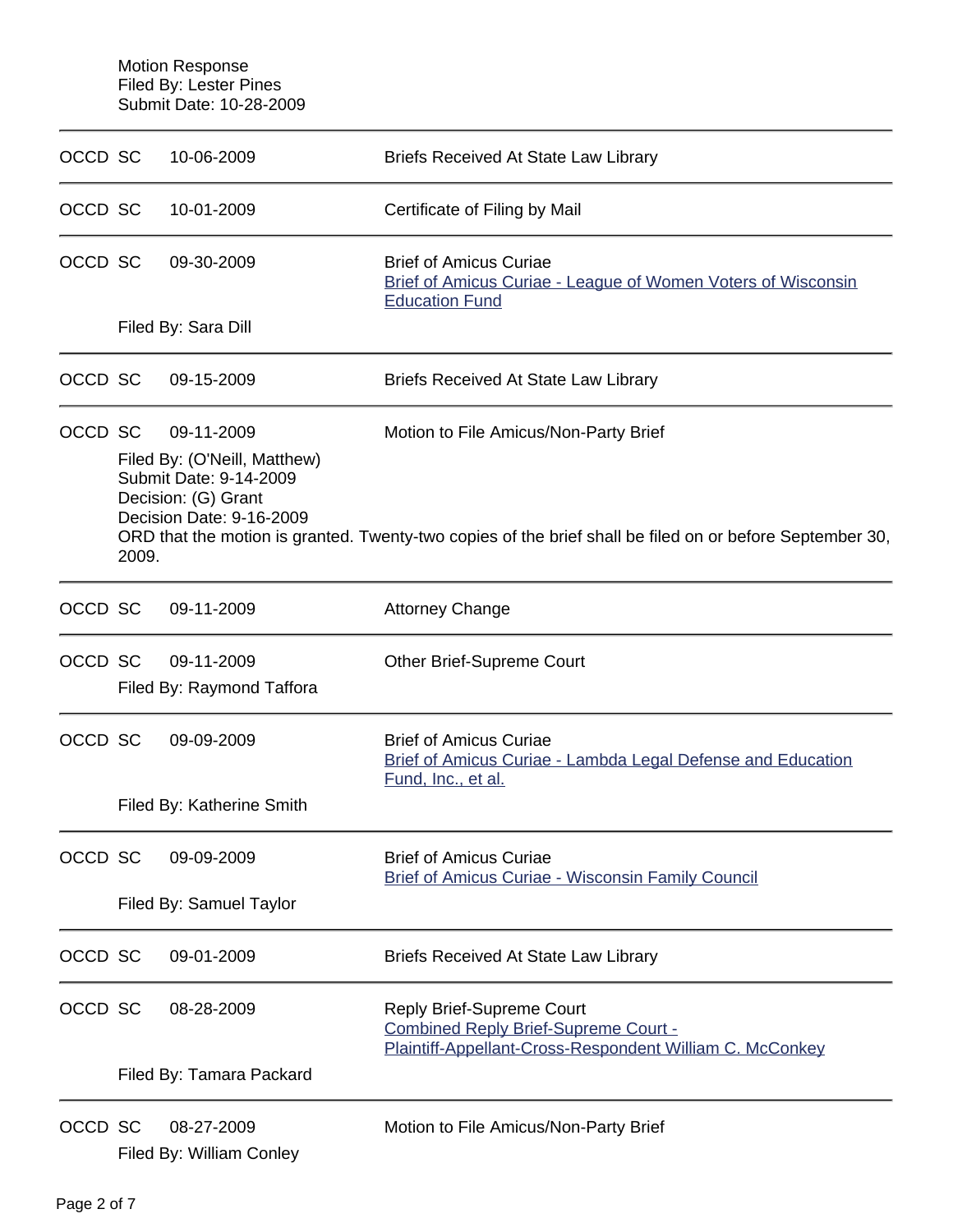Submit Date: 8-28-2009 Decision: (G) Grant Decision Date: 9-9-2009 ORD that the motion filed by Wisconsin Family Council is granted. The brief is accepted for filing.

FRO that the motion filed by Lamdba Legal Defense and Education Fund, Inc., Fair Wisconsin and ACLU of Wisconsin is granted. The brief is accepted for filing; an additional 12 copies of the brief must be filed with the clerk of this court no later than Friday, September 18, 2009.

FRO that the motions for admission of James A. Campbell and Brian W. Raum of Alliance Defense Fund pro hac vice are granted. A copy of SCR 10.03(4), setting forth the requirements for attorneys appearing pro hac vice is attached to the moving party's order.

OCCD SC 08-27-2009 Motion for Pro Hac Vice status

Filed By: Samuel Taylor Submit Date: 8-28-2009 Decision: (G) Grant Decision Date: 9-9-2009

ORD that the motion filed by Wisconsin Family Council is granted. The brief is accepted for filing. FRO that the motion filed by Lamdba Legal Defense and Education Fund, Inc., Fair Wisconsin and ACLU of Wisconsin is granted. The brief is accepted for filing; an additional 12 copies of the brief must be filed with the clerk of this court no later than Friday, September 18, 2009.

FRO that the motions for admission of James A. Campbell and Brian W. Raum of Alliance Defense Fund pro hac vice are granted. A copy of SCR 10.03(4), setting forth the requirements for attorneys appearing pro hac vice is attached to the moving party's order.

OCCD SC 08-27-2009 Motion to File Amicus/Non-Party Brief

Filed By: Samuel Taylor Submit Date: 8-28-2009 Decision: (G) Grant Decision Date: 9-9-2009 ORD that the motion filed by Wisconsin Family Council is granted. The brief is accepted for filing. FRO that the motion filed by Lamdba Legal Defense and Education Fund, Inc., Fair Wisconsin and ACLU of Wisconsin is granted. The brief is accepted for filing; an additional 12 copies of the brief must be filed with the clerk of this court no later than Friday, September 18, 2009. FRO that the motions for admission of James A. Campbell and Brian W. Raum of Alliance Defense Fund pro hac vice are granted. A copy of SCR 10.03(4), setting forth the requirements for attorneys appearing pro hac vice is attached to the moving party's order.

| OCCD SC | 08-25-2009 | <b>Briefs Received At State Law Library</b>                                                                                |
|---------|------------|----------------------------------------------------------------------------------------------------------------------------|
| OCCD SC | 08-24-2009 | Response                                                                                                                   |
| OCCD SC | 08-18-2009 | Assigned-Oral Argument                                                                                                     |
| OCCD SC | 08-14-2009 | <b>Rejected Electronic Document</b>                                                                                        |
| OCCD SC | 08-14-2009 | <b>Rejected Electronic Document</b>                                                                                        |
| OCCD SC | 08-13-2009 | Response Brief-Supreme Court<br>Response Brief - Supreme Court (Combined Brief of<br>Defendant-Respondent-Cross Appellant) |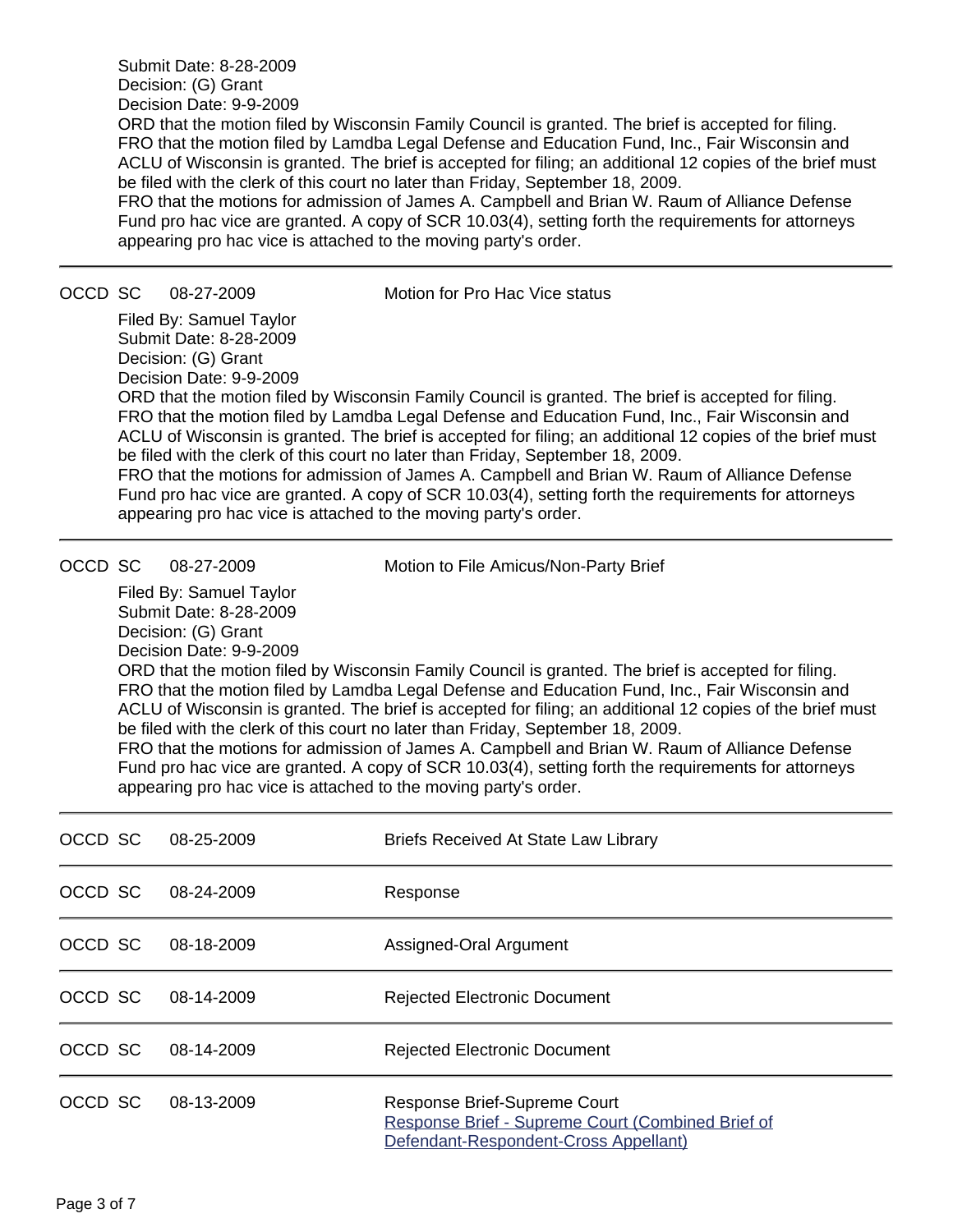OCCD SC 07-08-2009 First Brief-Supreme Court

[First Brief-Supreme Court](https://acefiling.wicourts.gov/document/eFiled/2008AP001868/37532)

Filed By: Tamara Packard

OCCD SC 05-22-2009 Motion for Miscellaneous Relief

Filed By: Lester Pines Submit Date: 5-26-2009 Decision: (O) Other

Decision Date: 5-27-2009 ORD that the motion is granted in part. The briefing schedule to be followed in this case shall be modified as follows: (1) Plaintiff-appellant-cross-respondent shall serve and file his opening brief or a statement that no brief will be filed on or before July 8, 2009. (2) Defendant-respondent-cross-appellant shall serve and file his combined response brief on the appeal and opening brief on the cross-appeal or a statement that no brief will be filed on or before August 13, 2009; (3) Plaintiff-appellant-cross-respondent shall serve and file his combined reply brief on the appeal and response brief on the cross-appeal or a statement that no brief will be filed on or before August 28, 2009; (4) Defendant-respondent-cross-appellant shall serve and file his reply brief on the cross-appeal or a statement that no brief will be filed on or before September 12, 2009.

FRO that all other provisions of the court's order of May 12, 2009, except for the provision regarding the timing of briefs in this court, shall remain in effect.

| OCCD SC | 05-12-2009 | Court Changed to Supreme Court |
|---------|------------|--------------------------------|
| OCCD CA | 05-12-2009 | <b>Hold Status</b>             |
| OCCD SC | 04-10-2009 | Letter/Correspondence          |
| OCCD SC | 04-09-2009 | <b>Certification Filed</b>     |

Filed By: Unassigned District 4 Submit Date: 4-9-2009 Decision: (G) Grant

Decision Date: 5-12-2009

ORD the certification is granted and the appeal is accepted for consideration of all issues raised before the court of appeals. When this court grants direct review upon certification, it acquires jurisdiction of the case, Wis. Const. art. VII, secs. 3(3), that is, the entire appeal, which includes all issues, not merely the issues certified or the issue for which the court accepts the certification. Further, the court has jurisdiction over issues not certified because the court may review an issue directly on its own motion. FRO that within 30 days after the date of this order the appellant must file either a brief in this court or a statement that no brief will be filed; that within 20 days of filing, the respondent must file either a brief or a statement that no brief will be filed; and that if a brief is filed by the respondent, within 10 days of filing, the appellant must file either a reply brief or a statement that no reply brief will be filed; and FRO that in any brief filed in this court the parties shall not incorporate by reference any portion of their court of appeals' brief; instead, any material upon which there is reliance should be restated in the brief

filed in this court; and

FRO that in the event any poarty elects not to file a brief in this court, the briefs previously submitted by that party to the court of appeals shall stand as that party's brief in the Supreme Court; and FRO that within the time period established for the filing of briefs, each party must provide the clerk of this court with copies of the briefs previously filed on behalf of that party in the court of appeals. If a party elects to file a new brief(s), 10 copies of their court of appeals brief(s) must be provided. If a party elects to stand on their court of appeals brief(s), 17 copies of each of their court of appeals brief(s) must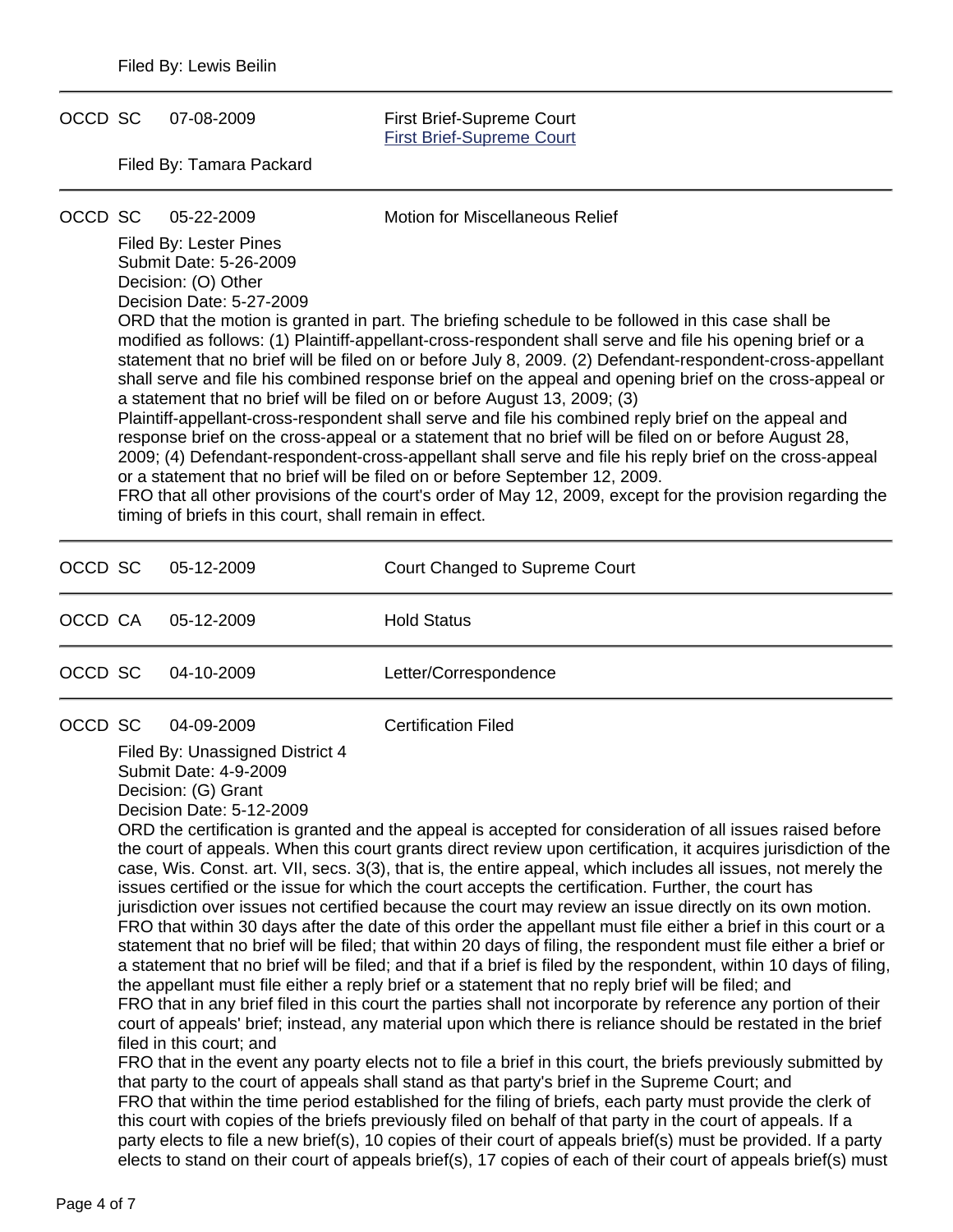be provided. FRO that the parties shall be notified of the date and time for oral argument in this appeal in due course. See DEC event filed on 4-9-2009

### OCCD CA 04-09-2009 Qpinion/Decision

Judge Panel: Dykman, Higginbotham, Lundsten Opinion: Certification Decision: Certification Filed Pages: 7

Order Text: Whether Article XIII, Section 13 of the Wisconsin Constitution, commonly known as the marriage amendment, was enacted in violation of the single-subject rule set forth in Article XII, Section 1 of the Wisconsin Constitution; whether a voter who would have voted the same way on each of two propositions included in a single-ballot referendum can claim to have personally suffered a direct injury by an alleged violation of the single-subject rule.

| OCCD CA |                        | 03-06-2009                                                                                                         | <b>Submitted on Briefs</b>                                                                                |  |  |  |
|---------|------------------------|--------------------------------------------------------------------------------------------------------------------|-----------------------------------------------------------------------------------------------------------|--|--|--|
| OCCD CA |                        | 02-16-2009                                                                                                         | <b>Briefs Received At State Law Library</b>                                                               |  |  |  |
| OCCD CA |                        | 01-28-2009                                                                                                         | Record and Briefs Sent to District 4                                                                      |  |  |  |
| OCCD CA |                        | 01-27-2009                                                                                                         | <b>Cross-Reply Brief</b><br><b>Cross-Reply Brief</b>                                                      |  |  |  |
|         |                        | Filed By: Lewis Beilin                                                                                             |                                                                                                           |  |  |  |
| OCCD CA |                        | 01-12-2009                                                                                                         | Reply and Cross-Respondent's Brief<br><b>Reply and Cross-Respondent's Brief</b>                           |  |  |  |
|         |                        | Filed By: Lester Pines                                                                                             |                                                                                                           |  |  |  |
| OCCD CA |                        | 12-29-2008                                                                                                         | <b>Brief of Amicus Curiae</b><br><b>Brief of Amicus Curiae</b>                                            |  |  |  |
|         |                        | Filed By: Amy Salberg                                                                                              |                                                                                                           |  |  |  |
| OCCD CA |                        | 12-22-2008<br>Filed By: Amy Salberg<br>Submit Date: 12-23-2008<br>Decision: (G) Grant<br>Decision Date: 12-29-2008 | Motion to File Amicus/Non-Party Brief<br>ORD that the Wisconsin Family Council may file a nonparty brief. |  |  |  |
| OCCD CA |                        | 12-12-2008                                                                                                         | Brief of Respondent and Cross-Appellant<br><b>Brief of Respondent and Cross-Appellant</b>                 |  |  |  |
|         | Filed By: Lewis Beilin |                                                                                                                    |                                                                                                           |  |  |  |
| OCCD CA |                        | 11-12-2008                                                                                                         | Brief & Appx of Appellant(s)<br><b>Brief of Appellant(s)</b>                                              |  |  |  |
|         |                        | Filed By: Lester Pines                                                                                             |                                                                                                           |  |  |  |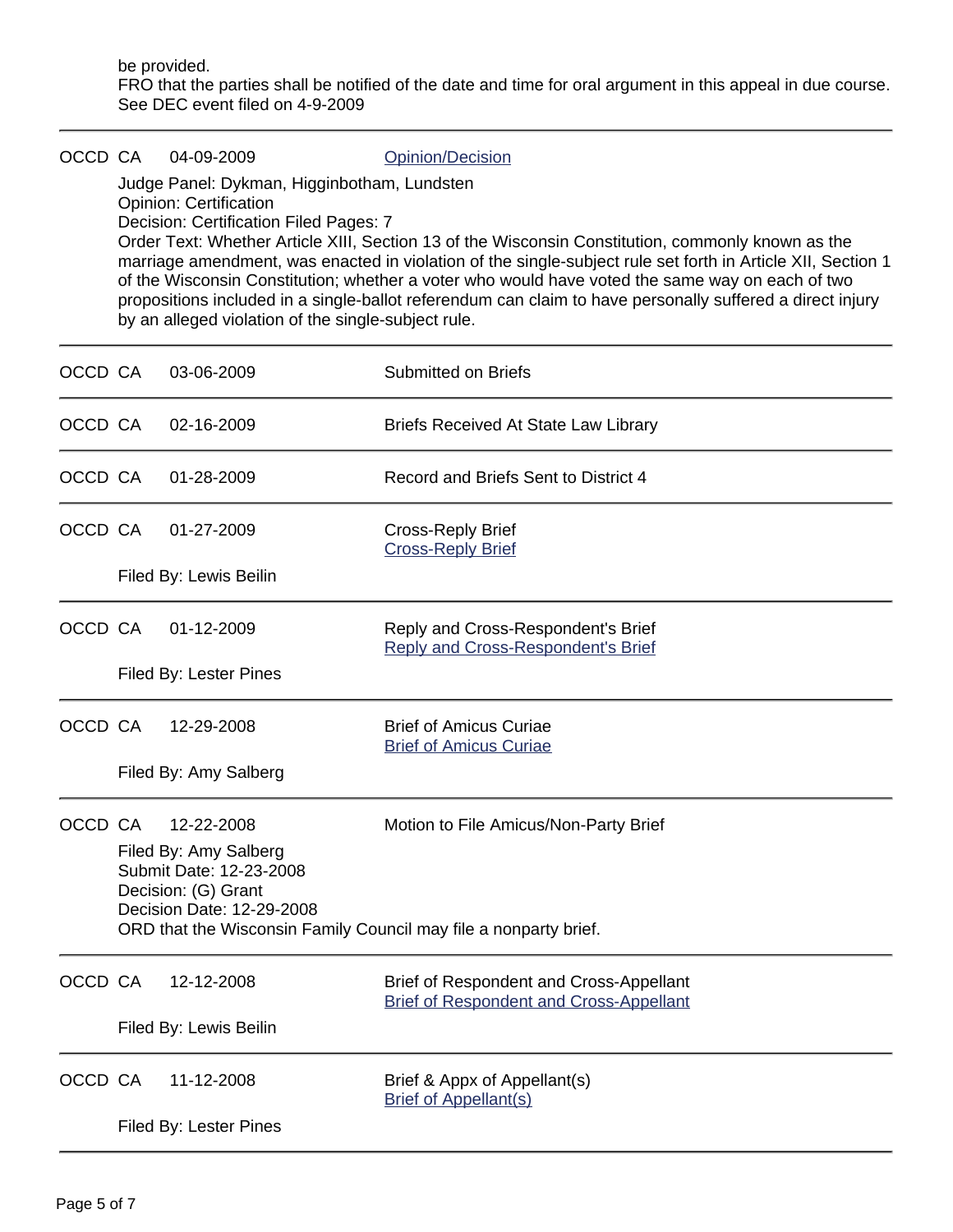| OCCD CA |       | 10-09-2008                                                                                                                              | <b>Motion to Extend Time</b>                                                                        |
|---------|-------|-----------------------------------------------------------------------------------------------------------------------------------------|-----------------------------------------------------------------------------------------------------|
|         | 2008. | Filed By: Lester Pines<br>Submit Date: 10-9-2008<br>Decision: (G) Grant<br>Decision Date: 10-15-2008<br>See BAP event due on 11-17-2008 | ORD that the deadline to file the appellant-cross-respondent's brief is extended until November 17, |
| OCCD CA |       | 09-10-2008                                                                                                                              | Record                                                                                              |
| OCCD CA |       | 09-08-2008                                                                                                                              | <b>Attorney Change</b>                                                                              |
| OCCD CA |       | 08-19-2008<br>Filed By: Thomas Balistreri<br>Status: Prev. Filed                                                                        | <b>Statement on Transcript</b>                                                                      |
| OCCD CA |       | 08-11-2008                                                                                                                              | Notif Sent-Filing of Cross Appeal/Ct Rec                                                            |
| OCCD CA |       | 08-11-2008                                                                                                                              | Notice of Cross Appeal & Court Record                                                               |
| OCCD CA |       | 08-11-2008<br>Court Reporter Name: (Pelletter, Sarah)                                                                                   | Court Reporter's Statement-Trans.                                                                   |
| OCCD CA |       | 08-07-2008                                                                                                                              | Cross Appeal Filed In Circuit Court                                                                 |
| OCCD CA |       | 08-07-2008<br>Filed By: Lester Pines<br>Status: Ordered                                                                                 | <b>Statement on Transcript</b>                                                                      |
| OCCD CA |       | 08-06-2008                                                                                                                              | <b>Transcript filed in Circuit Court</b>                                                            |
| OCCD CA |       | 08-06-2008                                                                                                                              | Docketing Statement from Cross-Appellant                                                            |
| OCCD CA |       | 08-06-2008                                                                                                                              | Case to proceed under RAP                                                                           |
| OCCD CA |       | 07-30-2008                                                                                                                              | <b>Docketing Statement Submitted</b>                                                                |
| OCCD CA |       | 07-30-2008                                                                                                                              | Fee Paid                                                                                            |
| OCCD CA |       | 07-29-2008                                                                                                                              | Notif. Sent-Filing of NAP & Ct. Record                                                              |
| OCCD CA |       | 07-29-2008                                                                                                                              | Notice of Appeal & Court Record                                                                     |